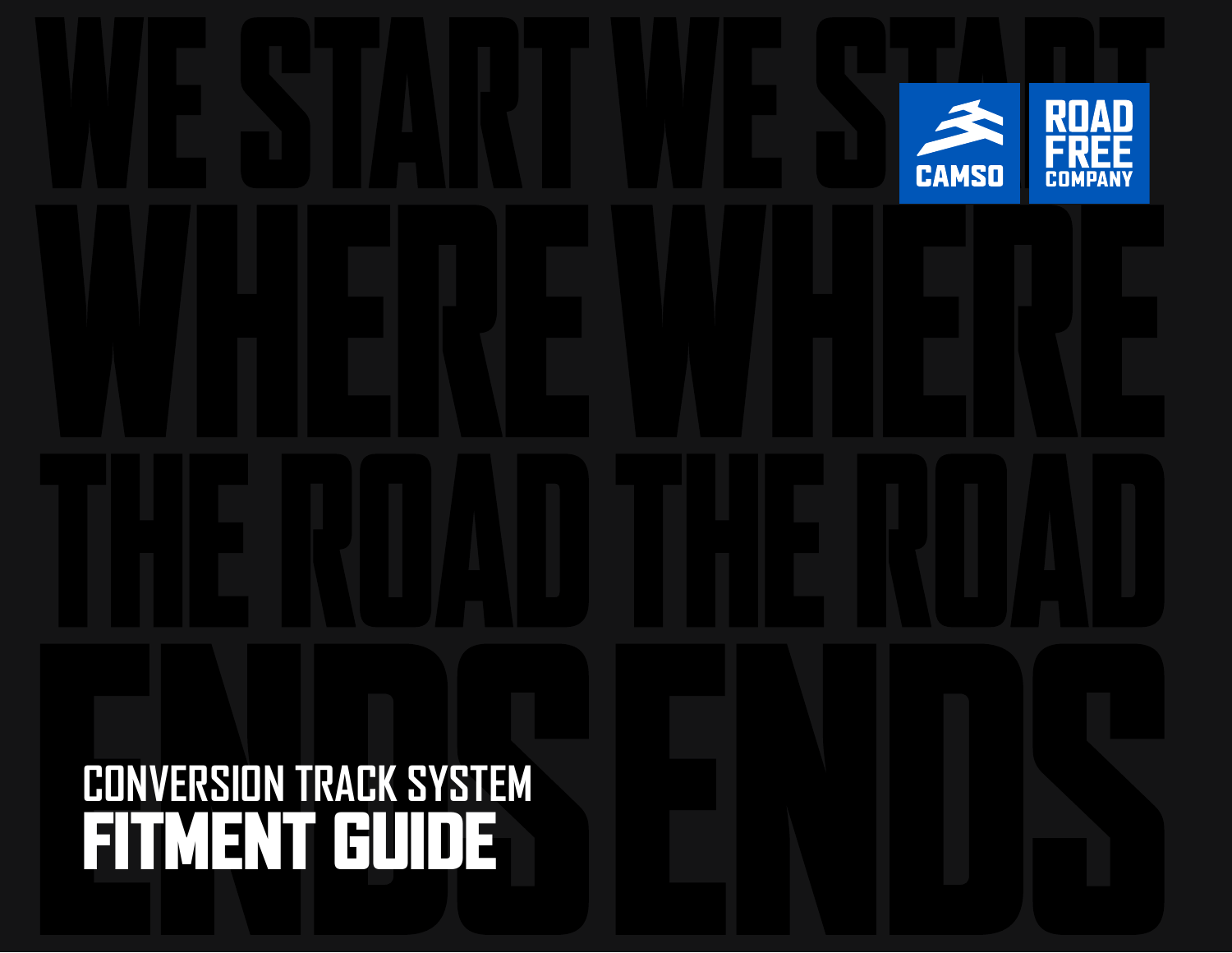# **CONVERSION TRACK SYSTEM** COMBINE APPLICATIONS

|                             |      |                 |                   | <b>CONFIGURATION</b>               |                            |                                    | <b>SPEED MULTIPLIER</b>          |                      |                           | <b>TRACK SYSTEM SPECIFICATIONS</b> |                  |                              |                                      |                                    |                                                    |                                  | TRACK SYSTEM SALES P/N'S              |                                  |  |
|-----------------------------|------|-----------------|-------------------|------------------------------------|----------------------------|------------------------------------|----------------------------------|----------------------|---------------------------|------------------------------------|------------------|------------------------------|--------------------------------------|------------------------------------|----------------------------------------------------|----------------------------------|---------------------------------------|----------------------------------|--|
| <b>MACHINE</b><br>MANUFACTI |      |                 | <b>DRIVE AXLE</b> | AXLE<br>EXTENSION<br>REQUIRED (MM) | SPEED MULTIPLIER<br>OPTION | 品<br>SPLINE COUNT-<br>TRANSMISSION | SPLINE COUNT-<br>FINAL DRIVE END | (MM)<br>(MM)<br>(MM) | RIGHT AXLE LENGTH<br>(MM) | FRAME TYPE<br><b>TRACK</b>         | TRACK WIDTH (IN) | TRACK OVERALL<br>HEIGHT (IN) | <b>TRACK OVERALL<br/>LENGTH (IN)</b> | FLAT PLATE AREA<br>PER PAIR (IN^2) | SYSTEM<br>TRACK SYSTEM<br>WEIGHT<br>PER PAIR (LBS) | <b>TRACK P/N<br/>(REFERENCE)</b> | Кd<br><b>NEWS/SYS</b><br><b>TRACK</b> | FITMENT<br>REQUIRED I<br>KIT P/N |  |
| <b>COMBINE APPLICATIONS</b> |      |                 |                   |                                    |                            |                                    |                                  |                      |                           |                                    |                  |                              |                                      |                                    |                                                    |                                  |                                       |                                  |  |
| John Deere                  | S660 | $\sim$ $\sim$   | Front             | <b>Contract</b>                    | $\sim$                     | $\sim$ $\sim$                      | $\sim$                           | <b>Contract</b>      | $\sim$                    | Standard                           | 36,0             | 64.6                         | 104,3                                | 5309                               | 9480                                               | B36BF03075                       | 36T23A                                | 2K-0068                          |  |
| John Deere                  | S660 | $\sim$ $-$      | Front             | $\sim$                             | $\sim$ $-$                 | $\sim$ $-$                         |                                  | $\sim$ $-$           | $\sim$ $\sim$             | Suspended                          | 36,0             | 65,0                         | 104,0                                | 5 2 8 5                            | 10580                                              | B36BF03075                       | 36Q23MA                               | 2K-0068                          |  |
| John Deere                  | S660 | 745100 - 765171 | Front             | No Extensions                      | Yes                        | 18 (Differential)                  | 18                               | 728                  | 451                       | Suspended                          | 36,0             | 65,0                         | 104,0                                | 5 2 8 5                            | 11580                                              | B36BF03075                       | 36Q23MA                               | 2K-0090                          |  |
| John Deere                  | S660 | 745100 - 765171 | Front             | 400                                | Yes                        | 18 (Differential)                  | 18                               | 1128                 | 851                       | Suspended                          | 36,0             | 65,0                         | 104,0                                | 5 2 8 5                            | 11580                                              | B36BF03075                       | 36Q23MA                               | 2K-0091                          |  |
| John Deere                  | S660 | 765172 -        | Front             | No Extensions                      | Yes                        | 22 (ProDrive)                      | 22                               | 728                  | 451                       | Suspended                          | 36,0             | 65,0                         | 104,0                                | 5 2 8 5                            | 11580                                              | B36BF03075                       | 36Q23MA                               | 2K-0092                          |  |
| John Deere                  | S660 | 765172          | Front             | 400                                | Yes                        | 22 (ProDrive)                      | 22                               | 1128                 | 851                       | Suspended                          | 36,0             | 65,0                         | 104,0                                | 5 2 8 5                            | 11580                                              | B36BF03075                       | 36Q23MA                               | 2K-0093                          |  |
| John Deere                  | S670 | $\sim$ $-$      | Front             | $\sim$ $-$                         | $\sim$ $-$                 | $\sim$ $-$                         | $\sim$ $-$                       | $\sim$ $-$           | $\sim$ $-$                | Standard                           | 36,0             | 64,6                         | 104,3                                | 5309                               | 9480                                               | B36BF03075                       | 36T23A                                | 2K-0068                          |  |
| John Deere                  | S670 | $\sim$ $-$      | Front             | $\sim$ $-$                         | $\sim$ $\sim$              | $\sim$ $-$                         | $\sim$ $-$                       | $\sim$ $-$           | $\sim$ $-$                | Suspended                          | 36,0             | 65,0                         | 104,0                                | 5 2 8 5                            | 10580                                              | B36BF03075                       | 36Q23MA                               | 2K-0068                          |  |
| John Deere                  | S670 | 745100 - 765252 | Front             | No Extensions                      | Yes                        | 18 (Differential)                  | 18                               | 728                  | 451                       | Suspended                          | 36,0             | 65.0                         | 104,0                                | 5 2 8 5                            | 11580                                              | B36BF03075                       | 36Q23MA                               | 2K-0090                          |  |
| John Deere                  | S670 | 745100 - 765252 | Front             | No Extensions                      | Yes                        | 22 (ProDrive)                      | 18                               | 728                  | 451                       | Suspended                          | 36,0             | 65,0                         | 104,0                                | 5 2 8 5                            | 11580                                              | B36BF03075                       | 36Q23MA                               | 2K-0094                          |  |
| John Deere                  | S670 | 745100 - 765252 | Front             | No Extensions                      | Yes                        | 22 (ProDrive)                      | 22                               | 728                  | 451                       | Suspended                          | 36,0             | 65.0                         | 104,0                                | 5 2 8 5                            | 11580                                              | B36BF03075                       | 36Q23MA                               | 2K-0092                          |  |
| John Deere                  | S670 | 745100 - 765252 | Front             | 400                                | Yes                        | 18 (Differential)                  | 18                               | 1128                 | 851                       | Suspended                          | 36.0             | 65.0                         | 104.0                                | 5 2 8 5                            | 11580                                              | B36BF03075                       | 36Q23MA                               | 2K-0091                          |  |
| John Deere                  | S670 | 745100 - 765252 | Front             | 400                                | Yes                        | 22 (ProDrive)                      | 18                               | 1128                 | 851                       | Suspended                          | 36,0             | 65,0                         | 104,0                                | 5 2 8 5                            | 11580                                              | B36BF03075                       | 36Q23MA                               | 2K-0095                          |  |
| John Deere                  | S670 | 745100 - 765252 | Front             | 400                                | Yes                        | 22 (ProDrive)                      | 22                               | 1128                 | 851                       | Suspended                          | 36,0             | 65,0                         | 104,0                                | 5 2 8 5                            | 11580                                              | B36BF03075                       | 36Q23MA                               | 2K-0093                          |  |
| John Deere                  | S670 | 765253          | Front             | No Extensions                      | Yes                        | 22 (ProDrive)                      | 18                               | 728                  | 451                       | Suspended                          | 36,0             | 65,0                         | 104,0                                | 5 2 8 5                            | 11580                                              | B36BF03075                       | 36Q23MA                               | 2K-0094                          |  |
| John Deere                  | S670 | 765253          | Front             | No Extensions                      | Yes                        | 22 (ProDrive)                      | 22                               | 728                  | 451                       | Suspended                          | 36,0             | 65,0                         | 104,0                                | 5 2 8 5                            | 11580                                              | B36BF03075                       | 36Q23MA                               | 2K-0092                          |  |
| John Deere                  | S670 | 765253          | Front             | 400                                | Yes                        | 22 (ProDrive)                      | 18                               | 1128                 | 851                       | Suspended                          | 36,0             | 65,0                         | 104,0                                | 5 2 8 5                            | 11580                                              | B36BF03075                       | 36Q23MA                               | 2K-0095                          |  |
| John Deere                  | S670 | 765253          | Front             | 400                                | Yes                        | 22 (ProDrive)                      | 22                               | 1128                 | 851                       | Suspended                          | 36,0             | 65,0                         | 104,0                                | 5 2 8 5                            | 11580                                              | B36BF03075                       | 36Q23MA                               | 2K-0093                          |  |
| John Deere                  | S680 | $\sim$ $-$      | Front             | $\sim$                             |                            | $\sim$ $-$                         | $\sim$ $-$                       | $\sim$ $-$           | $\sim$ $\sim$             | Standard                           | 36,0             | 64.6                         | 104,3                                | 5309                               | 9480                                               | B36BF03075                       | 36T23A                                | 2K-0068                          |  |
| John Deere                  | S680 | $\sim$ $\sim$   | Front             | $\sim$ $-$                         | $\sim$ $\sim$              | $\Delta\omega$                     | $\sim$ $\sim$                    | $  \,$               | $\sim$ $\sim$             | Suspended                          | 36,0             | 65,0                         | 104,0                                | 5 2 8 5                            | 10580                                              | B36BF03075                       | 36Q23MA                               | 2K-0068                          |  |
| John Deere                  | S680 | 745100 - 766006 | Front             | No Extensions                      | Yes                        | 22                                 | 18                               | 728                  | 451                       | Suspended                          | 36,0             | 65.0                         | 104,0                                | 5 2 8 5                            | 11580                                              | B36BF03075                       | 36Q23MA                               | 2K-0094                          |  |
| John Deere                  | S680 | 745100 - 766006 | Front             | No Extensions                      | Yes                        | 22                                 | 22                               | 728                  | 451                       | Suspended                          | 36.0             | 65.0                         | 104.0                                | 5 2 8 5                            | 11580                                              | B36BF03075                       | 36Q23MA                               | 2K-0092                          |  |
| John Deere                  | S680 | 766007-         | Front             | No Extensions                      | Yes                        | 22                                 | 18                               | 728                  | 451                       | Suspended                          | 36,0             | 65,0                         | 104,0                                | 5 2 8 5                            | 11580                                              | B36BF03075                       | 36Q23MA                               | 2K-0094                          |  |
| John Deere                  | S680 | 766007 -        | Front             | No Extensions                      | Yes                        | 22                                 | 22                               | 728                  | 451                       | Suspended                          | 36,0             | 65,0                         | 104,0                                | 5 2 8 5                            | 11580                                              | B36BF03075                       | 36Q23MA                               | 2K-0092                          |  |
| John Deere                  | S680 | 745100 - 766006 | Front             | 400                                | Yes                        | 22                                 | 18                               | 1128                 | 851                       | Suspended                          | 36,0             | 65,0                         | 104,0                                | 5 2 8 5                            | 11580                                              | B36BF03075                       | 36Q23MA                               | 2K-0095                          |  |
| John Deere                  | S680 | 745100 - 766006 | Front             | 400                                | Yes                        | 22                                 | 22                               | 1128                 | 851                       | Suspended                          | 36,0             | 65,0                         | 104,0                                | 5 2 8 5                            | 11580                                              | B36BF03075                       | 36Q23MA                               | 2K-0093                          |  |
| John Deere                  | S680 | 766007 -        | Front             | 400                                | Yes                        | 22                                 | 18                               | 1128                 | 851                       | Suspended                          | 36,0             | 65,0                         | 104,0                                | 5 2 8 5                            | 11580                                              | B36BF03075                       | 36Q23MA                               | 2K-0095                          |  |
| John Deere                  | S680 | 766007          | Front             | 400                                | Yes                        | 22                                 | 22                               | 1128                 | 851                       | Suspended                          | 36,0             | 65,0                         | 104,0                                | 5 2 8 5                            | 11580                                              | B36BF03075                       | 36Q23MA                               | 2K-0093                          |  |
| John Deere                  | S690 | $\sim$ $-$      | Front             | $\sim$ $-$                         | $-$                        | $\sim$ $-$                         |                                  | $\sim$ $-$           | $\sim$ $\sim$             | Standard                           | 36,0             | 64,6                         | 104,3                                | 5309                               | 9480                                               | B36BF03075                       | 36T23A                                | 2K-0068                          |  |
| John Deere                  | S690 | $\sim$ $-$      | Front             | $\sim$ $-$                         | $\sim$ $-$                 | $\sim$ $-$                         | $\sim$ $-$                       | $\sim$ $-$           | $\sim$ $\sim$             | Suspended                          | 36,0             | 65,0                         | 104,0                                | 5 2 8 5                            | 10580                                              | B36BF03075                       | 36Q23MA                               | 2K-0068                          |  |
| John Deere                  | S690 | 745100 - 765249 | Front             | No Extensions                      | Yes                        | 22                                 | 18                               | 728                  | 451                       | Suspended                          | 36,0             | 65.0                         | 104,0                                | 5 2 8 5                            | 11580                                              | B36BF03075                       | 36Q23MA                               | 2K-0090                          |  |
| John Deere                  | S690 | 745100 - 765249 | Front             | No Extensions                      | Yes                        | 22                                 | 22                               | 728                  | 451                       | Suspended                          | 36.0             | 65.0                         | 104,0                                | 5 2 8 5                            | 11580                                              | B36BF03075                       | 36Q23MA                               | 2K-0092                          |  |
|                             |      |                 |                   |                                    |                            |                                    |                                  |                      |                           |                                    |                  |                              |                                      |                                    |                                                    |                                  |                                       |                                  |  |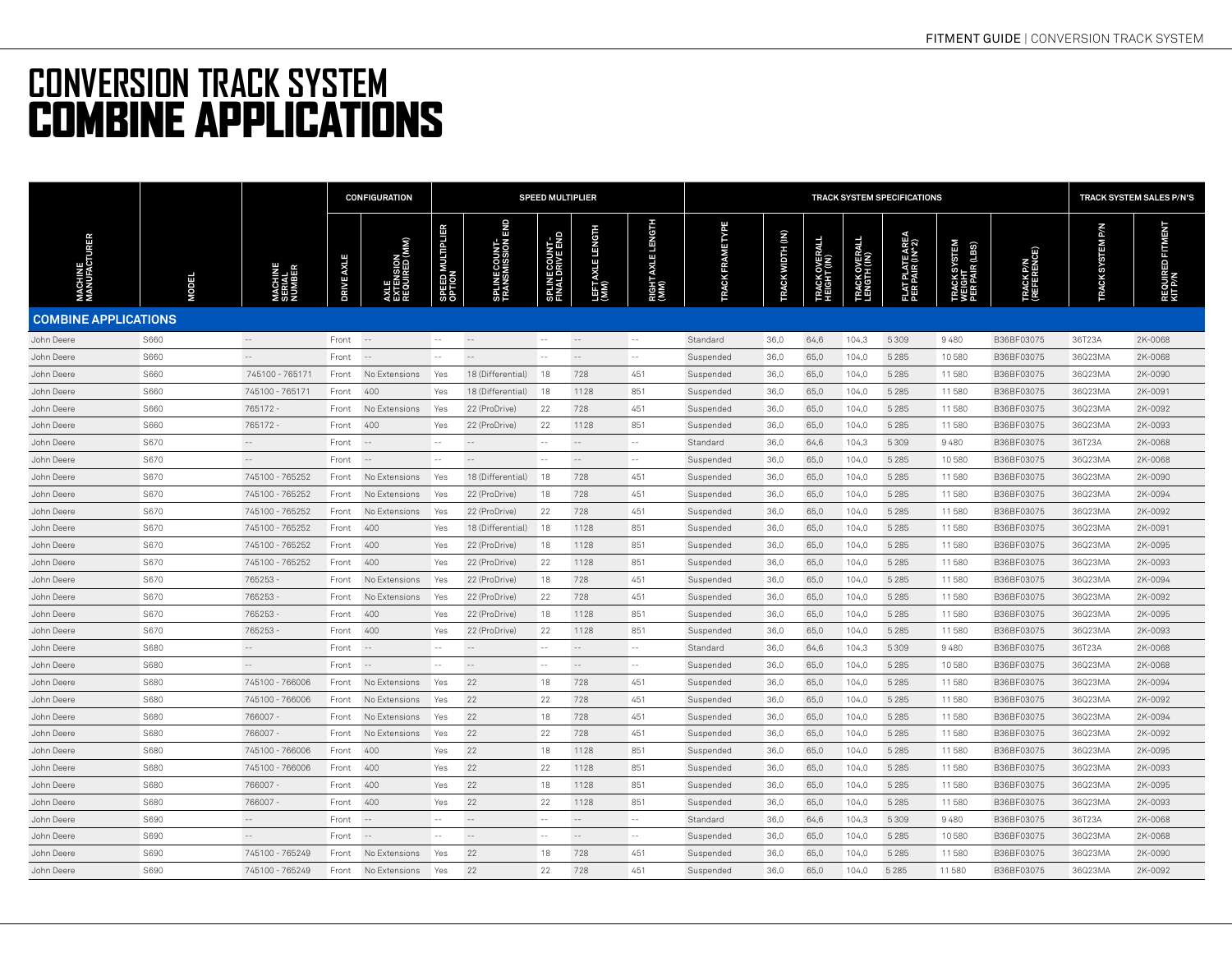# **CONVERSION TRACK SYSTEM** COMBINE APPLICATIONS

|                             |              |                                      |                   | <b>CONFIGURATION</b>               |                            |                                    | <b>SPEED MULTIPLIER</b>          |                          |                           | TRACK SYSTEM SPECIFICATIONS |                  |                              |                              |                                    |                                          |                                  |                           | TRACK SYSTEM SALES P/N'S         |  |  |
|-----------------------------|--------------|--------------------------------------|-------------------|------------------------------------|----------------------------|------------------------------------|----------------------------------|--------------------------|---------------------------|-----------------------------|------------------|------------------------------|------------------------------|------------------------------------|------------------------------------------|----------------------------------|---------------------------|----------------------------------|--|--|
| <b>MACHINE</b><br>MANUFACTI | <b>NODEL</b> | <b>MACHINE<br/>SERIAL<br/>NUMBER</b> | <b>DRIVE AXLE</b> | AXLE<br>EXTENSION<br>REQUIRED (MM) | SPEED MULTIPLIER<br>OPTION | 옮<br>SPLINE COUNT-<br>TRANSMISSION | SPLINE COUNT-<br>FINAL DRIVE END | LEFT AXLE LENGTH<br>(MM) | RIGHT AXLE LENGTH<br>(MM) | <b>FRAME TYPE</b><br>ă      | TRACK WIDTH (IN) | TRACK OVERALL<br>HEIGHT (IN) | TRACK OVERALL<br>LENGTH (IN) | FLAT PLATE AREA<br>PER PAIR (IN^2) | TRACK SYSTEM<br>WEIGHT<br>PER PAIR (LBS) | <b>TRACK P/N<br/>(REFERENCE)</b> | Кď<br><b>TRACK SYSTEM</b> | FITMENT<br>REQUIRED I<br>KIT P/N |  |  |
| <b>COMBINE APPLICATIONS</b> |              |                                      |                   |                                    |                            |                                    |                                  |                          |                           |                             |                  |                              |                              |                                    |                                          |                                  |                           |                                  |  |  |
| John Deere                  | S690         | 765250                               | Front             | No Extensions                      | Yes                        | 22                                 | 18                               | 728                      | 451                       | Suspended                   | 36,0             | 65,0                         | 104,0                        | 5 2 8 5                            | 11580                                    | B36BF03075                       | 36Q23MA                   | 2K-0090                          |  |  |
| John Deere                  | S690         | 765250                               | Front             | No Extensions                      | Yes                        | 22                                 | 22                               | 728                      | 451                       | Suspended                   | 36,0             | 65,0                         | 104,0                        | 5 2 8 5                            | 11580                                    | B36BF03075                       | 36Q23MA                   | 2K-0092                          |  |  |
| John Deere                  | S690         | 745100 - 765249                      | Front             | 400                                | Yes                        | 22                                 | 18                               | 1128                     | 851                       | Suspended                   | 36,0             | 65,0                         | 104,0                        | 5 2 8 5                            | 11580                                    | B36BF03075                       | 36Q23MA                   | 2K-0091                          |  |  |
| John Deere                  | S690         | 745100 - 765249                      | Front             | 400                                | Yes                        | 22                                 | 22                               | 1128                     | 851                       | Suspended                   | 36,0             | 65,0                         | 104,0                        | 5 2 8 5                            | 11580                                    | B36BF03075                       | 36Q23MA                   | 2K-0093                          |  |  |
| John Deere                  | S690         | 765250                               | Front             | 400                                | Yes                        | 22                                 | 18                               | 1128                     | 851                       | Suspended                   | 36,0             | 65,0                         | 104,0                        | 5 2 8 5                            | 11580                                    | B36BF03075                       | 36Q23MA                   | 2K-0091                          |  |  |
| John Deere                  | S690         | 765250                               | Front             | 400                                | Yes                        | 22                                 | 22                               | 1128                     | 851                       | Suspended                   | 36,0             | 65,0                         | 104,0                        | 5 2 8 5                            | 11580                                    | B36BF03075                       | 36Q23MA                   | 2K-0093                          |  |  |
| John Deere                  | 9x50         | $\sim$ $-$                           | Front             | $\sim$ $-$                         | $\sim$ $-$                 | $\sim$ $-$                         | $\sim$ $-$                       | $\sim$ $-$               | $\sim$ $\sim$             | Standard                    | 36,0             | 64,6                         | 104,3                        | 5309                               | 9480                                     | B36BF03075                       | 36T23A                    | 2K-0069                          |  |  |
| John Deere                  | 9x50         | $\sim$ $-$                           | Front             | $\sim$ $-$                         | $\sim$ $\sim$              | $\sim$ $-$                         | $\sim$ $-$                       | $\sim$ $-$               | $\sim$ $\sim$             | Suspended                   | 36,0             | 65,0                         | 104,0                        | 5 2 8 5                            | 10580                                    | B36BF03075                       | 36Q23MA                   | 2K-0069                          |  |  |
| John Deere                  | 9x50         | $\sim$ $-$                           | Front             | No Extensions                      | Yes                        | 18 (Differential)                  | 18                               | 728                      | 451                       | Suspended                   | 36,0             | 65.0                         | 104,0                        | 5 2 8 5                            | 11580                                    | B36BF03075                       | 36Q23MA                   | 2K-0096                          |  |  |
| John Deere                  | 9x50         | $\sim$ $-$                           | Front             | 400                                | Yes                        | 18 (Differential) 18               |                                  | 1128                     | 851                       | Suspended                   | 36,0             | 65,0                         | 104,0                        | 5 2 8 5                            | 11580                                    | B36BF03075                       | 36Q23MA                   | 2K-0097                          |  |  |
| John Deere                  | 9x60         | $\sim$ $-$                           | Front             | $\sim$ $-$                         | $\sim$                     | $\sim$ $-$                         | $\sim$                           | $\sim$ $-$               | $\sim$                    | Standard                    | 36,0             | 64,6                         | 104,3                        | 5309                               | 9480                                     | B36BF03075                       | 36T23A                    | 2K-0069                          |  |  |
| John Deere                  | 9x60         | $\sim$ $-$                           | Front             | $\sim$ $-$                         | $\sim$ $-$                 | $\sim$                             |                                  | $\sim$ $-$               | $\sim$ $\sim$             | Suspended                   | 36.0             | 65.0                         | 104.0                        | 5 2 8 5                            | 10580                                    | B36BF03075                       | 36023MA                   | 2K-0069                          |  |  |
| John Deere                  | 9x60         | $\sim$ $-$                           | Front             | No Extensions                      | Yes                        | 18 (Differential)                  | 18                               | 728                      | 451                       | Suspended                   | 36,0             | 65,0                         | 104,0                        | 5 2 8 5                            | 11580                                    | B36BF03075                       | 36Q23MA                   | 2K-0096                          |  |  |
| John Deere                  | 9x60         | $\sim$ $\sim$                        | Front             | 400                                | Yes                        | 18 (Differential)                  | 18                               | 1128                     | 851                       | Suspended                   | 36,0             | 65,0                         | 104,0                        | 5 2 8 5                            | 11580                                    | B36BF03075                       | 36Q23MA                   | 2K-0097                          |  |  |
| John Deere                  | 9x70         | $\sim$ $-$                           | Front             | $\sim$                             | $\sim$ $-$                 | $\sim$ $-$                         | $\sim$ $-$                       | $\sim$ $-$               | $\sim$ $\sim$             | Standard                    | 36,0             | 64,6                         | 104,3                        | 5309                               | 9480                                     | B36BF03075                       | 36T23A                    | 2K-0069                          |  |  |
| John Deere                  | 9x70         | $\sim$ $-$                           | Front             | $\sim$ $-$                         | $\sim$ $-$                 |                                    | $\sim$ $-$                       | $\sim$ $-$               | $\sim$ $\sim$             | Suspended                   | 36,0             | 65,0                         | 104,0                        | 5 2 8 5                            | 10580                                    | B36BF03075                       | 36Q23MA                   | 2K-0069                          |  |  |
| John Deere                  | 9x70         | $\sim$                               | Front             | No Extensions                      | Yes                        | 18 (Differential)                  | 18                               | 728                      | 451                       | Suspended                   | 36,0             | 65,0                         | 104,0                        | 5 2 8 5                            | 11580                                    | B36BF03075                       | 36Q23MA                   | 2K-0096                          |  |  |
| John Deere                  | 9x70         | $\sim$ $-$                           | Front             | 400                                | Yes                        | 18 (Differential)                  | 18                               | 1128                     | 851                       | Suspended                   | 36,0             | 65,0                         | 104,0                        | 5 2 8 5                            | 11580                                    | B36BF03075                       | 36Q23MA                   | 2K-0097                          |  |  |
| Case IH                     | 8120         | $\sim$ $-$                           | Front             | $265$ or $+$                       | $\sim$ $-$                 | $\sim$ $-$                         | $\sim$ $-$                       | $\sim$ $-$               | $\sim$ $\sim$             | Standard                    | 36,0             | 64.6                         | 104,3                        | 5309                               | 9480                                     | B36BF03075                       | 36T23A                    | 2K-0070                          |  |  |
| Case IH                     | 8120         | $\sim$ $\sim$                        | Front             | $265$ or $+$                       | $\sim$ $\sim$              | $\sim$ $\sim$                      | $\sim$ $-$                       | $  \,$                   | $\sim$ $\sim$             | Suspended                   | 36,0             | 65,0                         | 104,0                        | 5 2 8 5                            | 10580                                    | B36BF03075                       | 36Q23MA                   | 2K-0070                          |  |  |
| Case IH                     | 8120         | $\sim$ $-$                           | Front             | 265                                | Yes                        | 22                                 | 22                               | 928                      | 1188                      | Suspended                   | 36,0             | 65.0                         | 104,0                        | 5 2 8 5                            | 11580                                    | B36BF03075                       | 36Q23MA                   | 2K-0126                          |  |  |
| Case IH                     | 8120         | $\sim$ $-$                           | Front             | 316                                | Yes                        | 22                                 | 22                               | 979                      | 1239                      | Suspended                   | 36.0             | 65.0                         | 104,0                        | 5 2 8 5                            | 11580                                    | B36BF03075                       | 36Q23MA                   | 2K-0098                          |  |  |
| Case IH                     | 8230         | $\sim$ $-$                           | Front             | $265$ or $+$                       | $\sim$ $-$                 | $\sim$ $-$                         | $\sim$ $-$                       | $\sim$ $-$               | $\sim$ $\sim$             | Standard                    | 36,0             | 64,6                         | 104,3                        | 5309                               | 9480                                     | B36BF03075                       | 36T23A                    | 2K-0070                          |  |  |
| Case IH                     | 8230         | $\sim$ $-$                           | Front             | $265$ or $+$                       | $\sim$ $-$                 | $\sim$ $-$                         | $\sim$ $-$                       | $\sim$ $-$               | $\sim$ $-$                | Suspended                   | 36,0             | 65,0                         | 104,0                        | 5 2 8 5                            | 10580                                    | B36BF03075                       | 36Q23MA                   | 2K-0070                          |  |  |
| Case IH                     | 8230         | $\sim$ $-$                           | Front             | 265                                | Yes                        | 22                                 | 22                               | 928                      | 1188                      | Suspended                   | 36,0             | 65,0                         | 104,0                        | 5 2 8 5                            | 11580                                    | B36BF03075                       | 36Q23MA                   | 2K-0126                          |  |  |
| Case IH                     | 8230         | $\sim$ $-$                           | Front             | 316                                | Yes                        | 22                                 | 22                               | 979                      | 1239                      | Suspended                   | 36,0             | 65,0                         | 104,0                        | 5 2 8 5                            | 11580                                    | B36BF03075                       | 36Q23MA                   | 2K-0098                          |  |  |
| Case IH                     | 8240         | $\sim$ $-$                           | Front             | $265$ or $+$                       | $\sim$ $-$                 | $\sim$ $-$                         | $\sim$ $-$                       | $\sim$ $-$               | $\sim$ $\sim$             | Standard                    | 36,0             | 64,6                         | 104,3                        | 5309                               | 9480                                     | B36BF03075                       | 36T23A                    | 2K-0070                          |  |  |
| Case IH                     | 8240         | $\sim$ $-$                           | Front             | $265$ or $+$                       | $\sim$ $-$                 | $\sim$ $-$                         | $\sim$ $-$                       | $\sim$ $-$               | $\sim$ $\sim$             | Suspended                   | 36,0             | 65,0                         | 104,0                        | 5 2 8 5                            | 10580                                    | B36BF03075                       | 36Q23MA                   | 2K-0070                          |  |  |
| Case IH                     | 8240         | $\sim$ $-$                           | Front             | 265                                | Yes                        | 22                                 | 22                               | 928                      | 1188                      | Suspended                   | 36,0             | 65,0                         | 104,0                        | 5 2 8 5                            | 11580                                    | B36BF03075                       | 36Q23MA                   | 2K-0126                          |  |  |
| Case IH                     | 8240         | $\sim$ $-$                           | Front             | 316                                | Yes                        | 22                                 | 22                               | 979                      | 1239                      | Suspended                   | 36,0             | 65,0                         | 104,0                        | 5 2 8 5                            | 11580                                    | B36BF03075                       | 36Q23MA                   | 2K-0098                          |  |  |
| Case IH                     | 9120         | $\sim$ $-$                           | Front             | $265$ or $+$                       | $\sim$ $-$                 | $\sim$ $-$                         | <b>A</b>                         | $\sim$ $-$               | $\sim$                    | Standard                    | 36.0             | 64,6                         | 104,3                        | 5309                               | 9480                                     | B36BF03075                       | 36T23A                    | 2K-0070                          |  |  |
| Case IH                     | 9120         | $\sim$ $-$                           | Front             | $265$ or $+$                       | $\sim$ $-$                 | $\sim$ $-$                         | $\sim$ $\sim$                    | $\sim$ $-$               | $\sim$ $\sim$             | Suspended                   | 36.0             | 65.0                         | 104,0                        | 5 2 8 5                            | 10580                                    | B36BF03075                       | 36023MA                   | 2K-0070                          |  |  |
|                             |              |                                      |                   |                                    |                            |                                    |                                  |                          |                           |                             |                  |                              |                              |                                    |                                          |                                  |                           |                                  |  |  |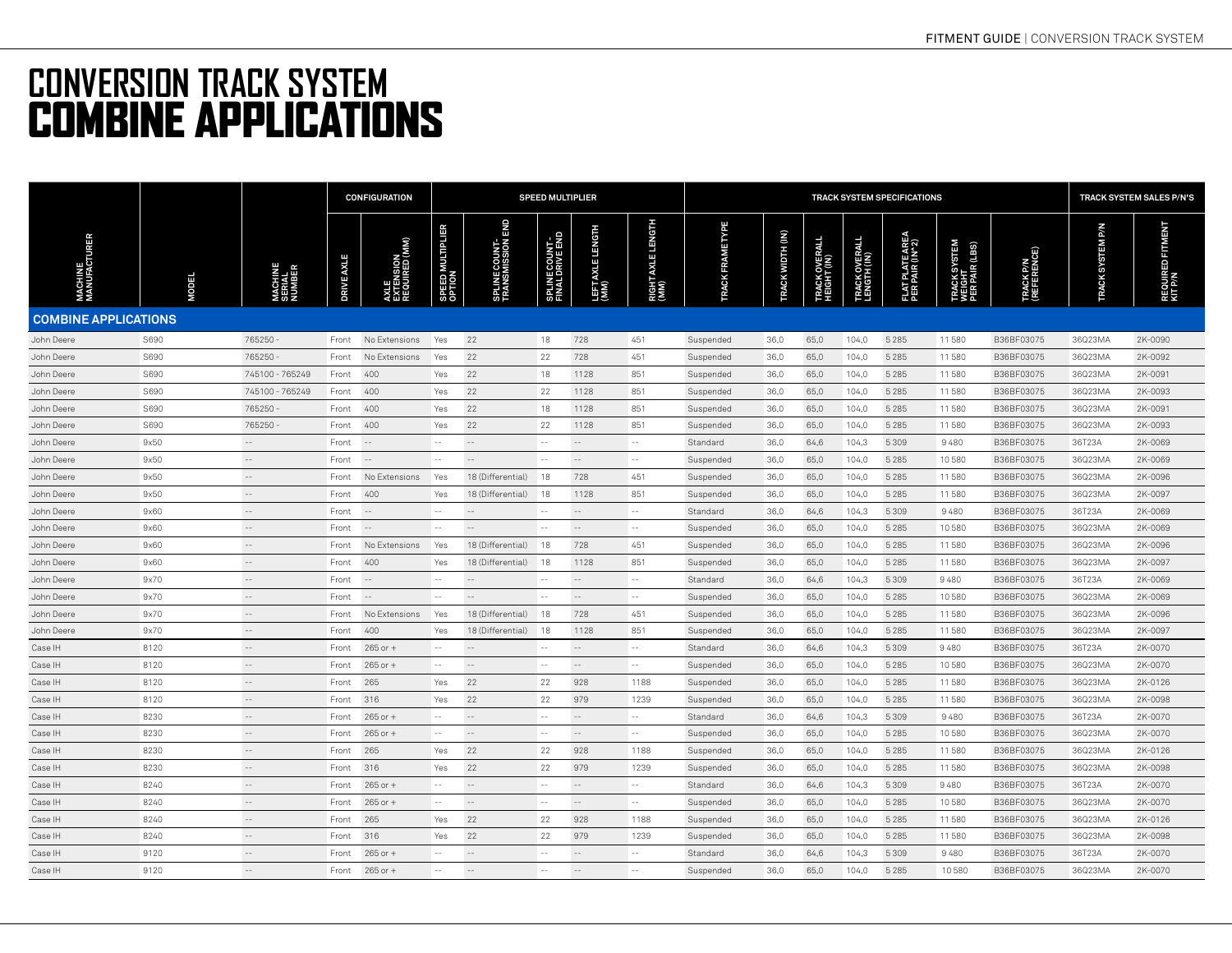# **CONVERSION TRACK SYSTEM** COMBINE APPLICATIONS

|                                 |                |                                      | <b>CONFIGURATION</b> |                                    |                            |                                   | <b>SPEED MULTIPLIER</b>          |                                                |                                      |                                   | <b>TRACK SYSTEM SALES P/N'S</b> |                              |                              |                                    |                                          |                                  |                                  |                                  |
|---------------------------------|----------------|--------------------------------------|----------------------|------------------------------------|----------------------------|-----------------------------------|----------------------------------|------------------------------------------------|--------------------------------------|-----------------------------------|---------------------------------|------------------------------|------------------------------|------------------------------------|------------------------------------------|----------------------------------|----------------------------------|----------------------------------|
| <b>MACHINE<br/>MANUFACTURER</b> | <b>MODEL</b>   | <b>MACHINE<br/>SERIAL<br/>NUMBER</b> | DRIVE AXLE           | AXLE<br>EXTENSION<br>REQUIRED (MM) | SPEED MULTIPLIER<br>OPTION | SPLINE COUNT-<br>TRANSMISSION END | SPLINE COUNT-<br>FINAL DRIVE END | LEFT AXLE LENGTH<br>(MM)                       | <b>AXLE LENGTH</b><br>RIGHT.<br>(MM) | <b>FRAMETYPE</b><br><b>TRACKI</b> | TRACK WIDTH (IN)                | TRACK OVERALL<br>HEIGHT (IN) | TRACK OVERALL<br>LENGTH (IN) | FLAT PLATE AREA<br>PER PAIR (IN^2) | TRACK SYSTEM<br>WEIGHT<br>PER PAIR (LBS) | <b>TRACK P/N<br/>(REFERENCE)</b> | <b>Md</b><br><b>TRACK SYSTEM</b> | FITMENT<br>REQUIRED I<br>KIT P/N |
| <b>COMBINE APPLICATIONS</b>     |                |                                      |                      |                                    |                            |                                   |                                  |                                                |                                      |                                   |                                 |                              |                              |                                    |                                          |                                  |                                  |                                  |
| Case IH                         | 9120           | $\sim$ $-$                           | Front                | 265                                | Yes                        | 22                                | 22                               | 928                                            | 1188                                 | Suspended                         | 36,0                            | 65,0                         | 104,0                        | 5 2 8 5                            | 11580                                    | B36BF03075                       | 36Q23MA                          | 2K-0126                          |
| Case IH                         | 9120           | $\sim$ $-$                           | Front                | 316                                | Yes                        | 22                                | 22                               | 979                                            | 1239                                 | Suspended                         | 36,0                            | 65,0                         | 104,0                        | 5 2 8 5                            | 11 580                                   | B36BF03075                       | 36Q23MA                          | 2K-0098                          |
| Case IH                         | 9230           | $\sim$ $-$                           | Front                | $265$ or $+$                       | $\sim$ $-$                 | $\sim$ $-$                        | $\sim$ $-$                       | $\hspace{0.1mm}-\hspace{0.1mm}-\hspace{0.1mm}$ | $\sim$ $-$                           | Standard                          | 36,0                            | 64,6                         | 104.3                        | 5309                               | 9480                                     | B36BF03075                       | 36T23A                           | 2K-0070                          |
| Case IH                         | 9230           | $\sim$ $-$                           | Front                | $265$ or $+$                       | $\sim$ $-$                 | $\sim$ $-$                        | $\sim$ $-$                       | $\sim$ $-$                                     | $\sim$ $-$                           | Suspended                         | 36,0                            | 65,0                         | 104.0                        | 5 2 8 5                            | 10580                                    | B36BF03075                       | 36Q23MA                          | 2K-0070                          |
| Case IH                         | 9230           | $\sim$ $-$                           | Front                | 265                                | Yes                        | 22                                | 22                               | 928                                            | 1188                                 | Suspended                         | 36,0                            | 65,0                         | 104.0                        | 5 2 8 5                            | 11580                                    | B36BF03075                       | 36023MA                          | 2K-0126                          |
| Case IH                         | 9230           | $-  \,$                              | Front                | 316                                | Yes                        | 22                                | 22                               | 979                                            | 1239                                 | Suspended                         | 36,0                            | 65,0                         | 104,0                        | 5 2 8 5                            | 11580                                    | B36BF03075                       | 36Q23MA                          | 2K-0098                          |
| Case IH                         | 9240           | $\sim$ $-$                           | Front                | $265$ or $+$                       | $\sim$ $-$                 | $\sim$                            | $\sim$ $-$                       | $\sim$ $-$                                     | $\sim$ $-$                           | Standard                          | 36,0                            | 64,6                         | 104,3                        | 5309                               | 9480                                     | B36BF03075                       | 36T23A                           | 2K-0070                          |
| Case IH                         | 9240           | $\sim$ $-$                           | Front                | $265$ or $+$                       | $\sim$ $-$                 | $\sim$                            | $\sim$ $-$                       | $\sim$ $-$                                     | $\sim$ $-$                           | Suspended                         | 36,0                            | 65,0                         | 104,0                        | 5 2 8 5                            | 10580                                    | B36BF03075                       | 36Q23MA                          | 2K-0070                          |
| Case IH                         | 9240           | $\sim$ $-$                           | Front                | 265                                | Yes                        | 22                                | 22                               | 928                                            | 1188                                 | Suspended                         | 36,0                            | 65,0                         | 104,0                        | 5 2 8 5                            | 11580                                    | B36BF03075                       | 36Q23MA                          | 2K-0126                          |
| Case IH                         | 9240           | $- -$                                | Front                | 316                                | Yes                        | 22                                | 22                               | 979                                            | 1239                                 | Suspended                         | 36.0                            | 65,0                         | 104.0                        | 5 2 8 5                            | 11580                                    | B36BF03075                       | 36Q23MA                          | 2K-0098                          |
| New Holland                     | CR7090, CR7.90 | $\sim$ $-$                           | Front                | $265$ or $+$                       | $\sim$ $-$                 | $\sim$ $-$                        | $\sim$ $-$                       | $\sim$ $-$                                     | $\sim$ $\sim$                        | Standard                          | 36,0                            | 64,6                         | 104,3                        | 5309                               | 9480                                     | B36BF03075                       | 36T23A                           | 2K-0070                          |
| New Holland                     | CR7090, CR7.90 | $\sim$ $-$                           | Front                | $265$ or $+$                       | $\sim$ $-$                 | $\sim$ $-$                        | $\sim$ $-$                       | $\sim$ $-$                                     | $\sim$ $-$                           | Suspended                         | 36,0                            | 65,0                         | 104.0                        | 5 2 8 5                            | 10580                                    | B36BF03075                       | 36Q23MA                          | 2K-0070                          |
| New Holland                     | CR8080         | $-  \,$                              | Front                | $265$ or $+$                       | $\sim$ $-$                 | $\sim$ $-$                        | $- -$                            | $\sim$ $-$                                     | $\sim$ $-$                           | Standard                          | 36,0                            | 64,6                         | 104,3                        | 5 3 0 9                            | 9480                                     | B36BF03075                       | 36T23A                           | 2K-0070                          |
| New Holland                     | CR8080         | $\sim$ $-$                           | Front                | $265$ or $+$                       | $\sim$ $-$                 | $\sim$ $-$                        | $\sim$ $-$                       | $\sim$ $-$                                     | $\sim$ $-$                           | Suspended                         | 36.0                            | 65,0                         | 104.0                        | 5 2 8 5                            | 10580                                    | B36BF03075                       | 36023MA                          | 2K-0070                          |
| New Holland                     | CR8090, CR8.90 | $\sim$ $-$                           | Front                | $265$ or $+$                       | $\sim$ $-$                 | $\sim$ $-$                        | $- -$                            | $\sim$ $-$                                     | $\sim$ $-$                           | Standard                          | 36,0                            | 64,6                         | 104,3                        | 5309                               | 9480                                     | B36BF03075                       | 36T23A                           | 2K-0070                          |
| New Holland                     | CR8090, CR8.90 | $\sim$ $-$                           | Front                | $265$ or $+$                       | $\sim$ $-$                 | $\sim$ $-$                        | $\sim$ $-$                       | $\sim$ $-$                                     | $\sim$ $\sim$                        | Suspended                         | 36,0                            | 65,0                         | 104,0                        | 5 2 8 5                            | 10580                                    | B36BF03075                       | 36Q23MA                          | 2K-0070                          |
| New Holland                     | CR9090, CR9.90 | $\sim$ $-$                           | Front                | $265$ or $+$                       | $\sim$ $-$                 | $\sim$ $-$                        | $\sim$ $-$                       | $\sim$ $-$                                     | $\sim$ $-$                           | Standard                          | 36,0                            | 64,6                         | 104,3                        | 5309                               | 9480                                     | B36BF03075                       | 36T23A                           | 2K-0070                          |
| New Holland                     | CR9090, CR9.90 | $- -$                                | Front                | $265$ or $+$                       | $- -$                      | $\sim$ $-$                        | $- -$                            | $\sim$ $-$                                     | $\sim$ $\sim$                        | Suspended                         | 36,0                            | 65,0                         | 104,0                        | 5 2 8 5                            | 10580                                    | B36BF03075                       | 36Q23MA                          | 2K-0070                          |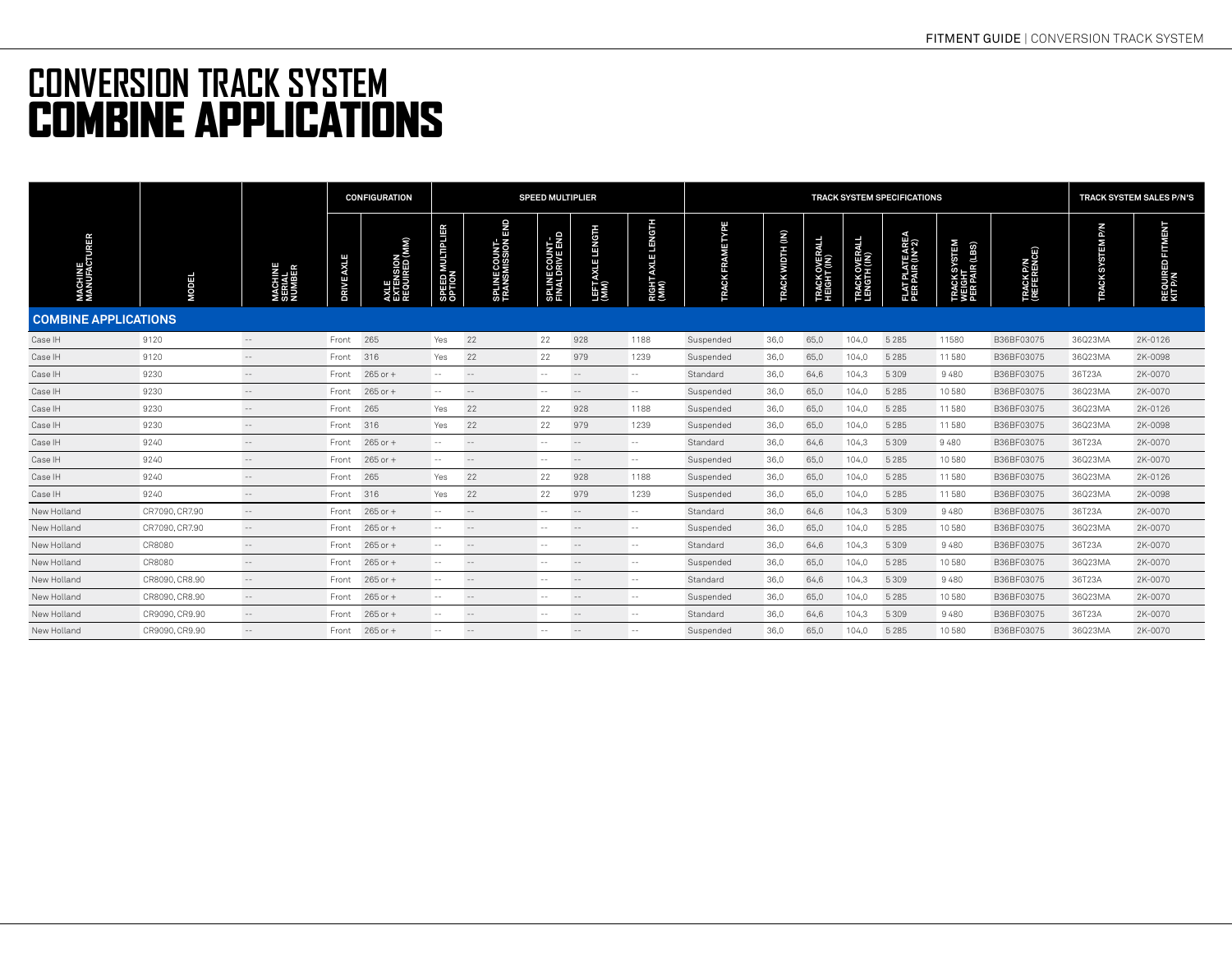# **CONVERSION TRACK SYSTEM** TRACTOR APPLICATIONS

|                             |              |                 |                   | <b>CONFIGURATION</b> |                |                               | TRACK SYSTEM SPECIFICATIONS |                                      |                              |                              |                                    |                                          |                          |                         | <b>SYSTEM SALES P/N'S</b>   |  |  |  |
|-----------------------------|--------------|-----------------|-------------------|----------------------|----------------|-------------------------------|-----------------------------|--------------------------------------|------------------------------|------------------------------|------------------------------------|------------------------------------------|--------------------------|-------------------------|-----------------------------|--|--|--|
|                             | <b>MODEL</b> |                 | <b>DRIVE AXLE</b> | AXLE DIAMETER (IN)   | REAR AXLE (IN) | TYPE<br>Front<br>Suspension 1 | <b>TRACK FRAME TYPE</b>     | $\widehat{\mathbf{g}}$<br>WIDTH<br>ě | TRACK OVERALL<br>HEIGHT (IN) | TRACK OVERALL<br>LENGTH (IN) | FLAT PLATE AREA<br>PER PAIR (IN^2) | TRACK SYSTEM<br>WEIGHT<br>PER PAIR (LBS) | TRACK P/N<br>(REFERENCE) | <b>TRACK SYSTEM P/N</b> | REQUIRED FITMENT<br>KIT P/N |  |  |  |
| <b>TRACTOR APPLICATIONS</b> |              |                 |                   |                      |                |                               |                             |                                      |                              |                              |                                    |                                          |                          |                         |                             |  |  |  |
| John Deere                  | 8235R        | 016001-090000   | Front             | $\sim$ $-$           | $\sim$ $\sim$  | <b>ILS</b>                    | Standard                    | 24                                   | 53,8                         | 82,1                         | 2568                               | 5515                                     | B24BK02879               | 24D18C                  | 2K-0082                     |  |  |  |
| John Deere                  | 8235R        | 016001-090000   | Rear              | 4,72                 | 118,5          | $\sim$ $-$                    | Suspended                   | 30                                   | 64,6                         | 85,2                         | 3 4 0 2                            | 7940                                     | B30BL02880               | 30D23MC                 | 2K-0083                     |  |  |  |
| John Deere                  | 8245R        | 000101-053099   | Front             | $\sim$ $-$           | $\sim$ $\sim$  | ILS                           | Standard                    | 24                                   | 53.8                         | 82,1                         | 2568                               | 5515                                     | B24BK02879               | 24D18C                  | 2K-0082                     |  |  |  |
| John Deere                  | 8245R        | 000101-053099   | Rear              | 4,72                 | 118,5          | $\sim$ $-$                    | Suspended                   | 30                                   | 64.6                         | 85,2                         | 3402                               | 7940                                     | B30BL02880               | 30D23MC                 | 2K-0083                     |  |  |  |
| John Deere                  | 8245R        | $090001 -$      | Front             | $\sim$ $-$           | $\sim$ $-$     | ILS                           | Standard                    | 24                                   | 53.8                         | 82,1                         | 2568                               | 5515                                     | B24BK02879               | 24D18C                  | 2K-0082                     |  |  |  |
| John Deere                  | 8245R        | $090001 -$      | Rear              | 4,72                 | 118,5          | $\sim$                        | Suspended                   | 30                                   | 64.6                         | 85,2                         | 3402                               | 7940                                     | B30BL02880               | 30D23MC                 | 2K-0085                     |  |  |  |
| John Deere                  | 8260R        | 016001 - 090000 | Front             | $\sim$ $-$           | $\sim$ $-$     | ILS                           | Standard                    | 24                                   | 53,8                         | 82,1                         | 2568                               | 5515                                     | B24BK02879               | 24D18C                  | 2K-0082                     |  |  |  |
| John Deere                  | 8260R        | 016001 - 090000 | Rear              | 4,72                 | 118,5          | $\sim$ $-$                    | Suspended                   | 30                                   | 64,6                         | 85,2                         | 3402                               | 7940                                     | B30BL02880               | 30D23MC                 | 2K-0083                     |  |  |  |
| John Deere                  | 8270R        | 000101 - 053099 | Front             | $\sim$ $-$           | $\sim$ $\sim$  | ILS                           | Standard                    | 24                                   | 53,8                         | 82,1                         | 2568                               | 5515                                     | B24BK02879               | 24D18C                  | 2K-0082                     |  |  |  |
| John Deere                  | 8270R        | 000101 - 053099 | Rear              | 4,72                 | 118,5          | $\sim$                        | Suspended                   | 30                                   | 64,6                         | 85,2                         | 3402                               | 7940                                     | B30BL02880               | 30D23MC                 | 2K-0083                     |  |  |  |
| John Deere                  | 8270R        | 090001-         | Front             | $\sim$               | $\sim$ $\sim$  | <b>ILS</b>                    | Standard                    | 24                                   | 53,8                         | 82,1                         | 2568                               | 5515                                     | B24BK02879               | 24D18C                  | 2K-0082                     |  |  |  |
| John Deere                  | 8270R        | 090001-         | Rear              | 4,72                 | 118,5          | $\sim$                        | Suspended                   | 30                                   | 64,6                         | 85,2                         | 3402                               | 7940                                     | B30BL02880               | 30D23MC                 | 2K-0085                     |  |  |  |
| John Deere                  | 8285R        | 016001 - 090000 | Front             | $\sim$ $-$           | $\sim$ $\sim$  | ILS                           | Standard                    | 24                                   | 53,8                         | 82,1                         | 2568                               | 5515                                     | B24BK02879               | 24D18C                  | 2K-0082                     |  |  |  |
| John Deere                  | 8285R        | 016001 - 090000 | Rear              | 4,72                 | 118,5          | $\sim$ $-$                    | Suspended                   | 30                                   | 64,6                         | 85,2                         | 3402                               | 7940                                     | B30BL02880               | 30D23MC                 | 2K-0083                     |  |  |  |
| John Deere                  | 8295R        | 000101 - 053099 | Front             | $\sim$ $-$           | $\sim$ $\sim$  | <b>ILS</b>                    | Standard                    | 24                                   | 53.8                         | 82,1                         | 2568                               | 5515                                     | B24BK02879               | 24D18C                  | 2K-0082                     |  |  |  |
| John Deere                  | 8295R        | 000101 - 053099 | Rear              | 4,72                 | 118,5          | $\sim$ $-$                    | Suspended                   | 30                                   | 64,6                         | 85,2                         | 3402                               | 7940                                     | B30BL02880               | 30D23MC                 | 2K-0083                     |  |  |  |
| John Deere                  | 8295R        | 090001 -        | Front             | $\sim$ $-$           | $\sim$ $-$     | ILS                           | Standard                    | 24                                   | 53,8                         | 82,1                         | 2568                               | 5515                                     | B24BK02879               | 24D18C                  | 2K-0082                     |  |  |  |
| John Deere                  | 8295R        | $090001 -$      | Rear              | 4,72                 | 118,5          | $\sim$ $-$                    | Suspended                   | 30                                   | 64,6                         | 85,2                         | 3402                               | 7940                                     | B30BL02880               | 30D23MC                 | 2K-0085                     |  |  |  |
| John Deere                  | 8310R        | 016001 - 090000 | Front             | $\sim$ $\sim$        | $\sim$ $-$     | <b>ILS</b>                    | Standard                    | 24                                   | 53,8                         | 82,1                         | 2568                               | 5515                                     | B24BK02879               | 24D18C                  | 2K-0082                     |  |  |  |
| John Deere                  | 8310R        | 016001 - 090000 | Rear              | 4,72                 | 118,5          | $\sim$ $-$                    | Suspended                   | 30                                   | 64,6                         | 85,2                         | 3 4 0 2                            | 7940                                     | B30BL02880               | 30D23MC                 | 2K-0083                     |  |  |  |
| John Deere                  | 8320R        | 000101 - 053099 | Front             | $\sim$ $-$           | $\sim$ $-$     | <b>ILS</b>                    | Standard                    | 24                                   | 53,8                         | 82,1                         | 2568                               | 5515                                     | B24BK02879               | 24D18C                  | 2K-0082                     |  |  |  |
| John Deere                  | 8320R        | 000101 - 053099 | Rear              | 4,72                 | 118,5          | $\sim$                        | Suspended                   | 30                                   | 64,6                         | 85,2                         | 3 4 0 2                            | 7940                                     | B30BL02880               | 30D23MC                 | 2K-0083                     |  |  |  |
| John Deere                  | 8320R        | 090001-         | Front             | $\sim$ $-$           | $\sim$ $-$     | <b>ILS</b>                    | Standard                    | 24                                   | 53,8                         | 82,1                         | 2568                               | 5515                                     | B24BK02879               | 24D18C                  | 2K-0084                     |  |  |  |
| John Deere                  | 8320R        | 090001-         | Rear              | 4,72                 | 118,5          | $\sim$ $-$                    | Suspended                   | 30                                   | 64,6                         | 85,2                         | 3 4 0 2                            | 7940                                     | B30BL02880               | 30D23MC                 | 2K-0085                     |  |  |  |
| John Deere                  | 8335R        | 016001 - 090000 | Front             | $\sim$ $-$           | $\sim$ $\sim$  | ILS                           | Standard                    | 24                                   | 53,8                         | 82,1                         | 2568                               | 5515                                     | B24BK02879               | 24D18C                  | 2K-0082                     |  |  |  |
| John Deere                  | 8335R        | 016001 - 090000 | Rear              | 4,72                 | 118,5          | $\sim$ $\sim$                 | Suspended                   | 30                                   | 64,6                         | 85,2                         | 3402                               | 7940                                     | B30BL02880               | 30D23MC                 | 2K-0083                     |  |  |  |
| John Deere                  | 8345R        | 000101 - 053099 | Front             | $\sim$ $-$           | $\sim$ $\sim$  | ILS                           | Standard                    | 24                                   | 53.8                         | 82,1                         | 2568                               | 5515                                     | B24BK02879               | 24D18C                  | 2K-0082                     |  |  |  |
| John Deere                  | 8345R        | 000101 - 053099 | Rear              | 4,72                 | 118,5          | $\sim$                        | Suspended                   | 30                                   | 64,6                         | 85,2                         | 3402                               | 7940                                     | B30BL02880               | 30D23MC                 | 2K-0083                     |  |  |  |
| John Deere                  | 8345R        | 090001-         | Front             | $\sim$ $-$           | $\sim$ $-$     | ILS                           | Standard                    | 24                                   | 53,8                         | 82,1                         | 2568                               | 5515                                     | B24BK02879               | 24D18C                  | 2K-0084                     |  |  |  |
| John Deere                  | 8345R        | 090001-         | Rear              | 4,72                 | 118,5          | $\sim$ $-$                    | Suspended                   | 30                                   | 64,6                         | 85,2                         | 3402                               | 7940                                     | B30BL02880               | 30D23MC                 | 2K-0085                     |  |  |  |
| John Deere                  | 8360R        | 016001 - 090000 | Front             | $\sim$ $-$           | $\sim$ $\sim$  | ILS                           | Standard                    | 24                                   | 53,8                         | 82,1                         | 2568                               | 5515                                     | B24BK02879               | 24D18C                  | 2K-0082                     |  |  |  |
| John Deere                  | 8360R        | 016001 - 090000 | Rear              | 4,72                 | 118,5          | $\sim$ $-$                    | Suspended                   | 30                                   | 64,6                         | 85,2                         | 3402                               | 7940                                     | B30BL02880               | 30D23MC                 | 2K-0083                     |  |  |  |
| John Deere                  | 8370R        | 090001-         | Front             | $\sim$ $-$           | $\sim$         | <b>ILS</b>                    | Standard                    | 24                                   | 53,8                         | 82,1                         | 2568                               | 5515                                     | B24BK02879               | 24D18C                  | 2K-0084                     |  |  |  |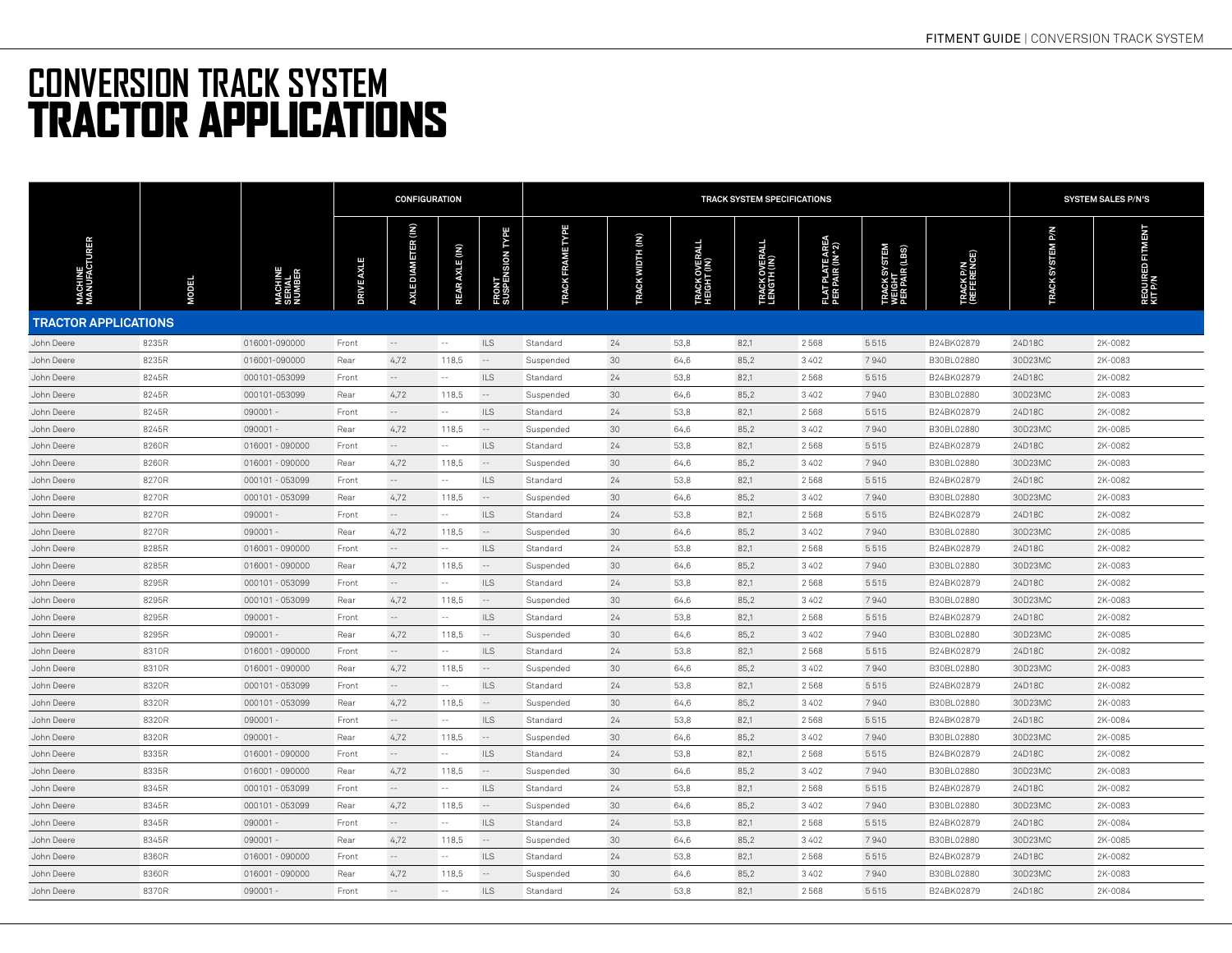# **CONVERSION TRACK SYSTEM** TRACTOR APPLICATIONS

|                                |              |                                    |                   | <b>CONFIGURATION</b><br>TRACK SYSTEM SPECIFICATIONS |                |                               |                            |                  |                              |                              |                                    |                                                    |                          |                         | <b>SYSTEM SALES P/N'S</b>        |  |  |  |
|--------------------------------|--------------|------------------------------------|-------------------|-----------------------------------------------------|----------------|-------------------------------|----------------------------|------------------|------------------------------|------------------------------|------------------------------------|----------------------------------------------------|--------------------------|-------------------------|----------------------------------|--|--|--|
| <b>MACHINE</b><br>MANUFACTURER | <b>MODEL</b> | <b>MACHINE</b><br>SERIAL<br>NUMBER | <b>DRIVE AXLE</b> | AXLE DIAMETER (IN)                                  | REAR AXLE (IN) | TYPE<br>FRONT<br>Suspension 1 | FRAME TYPE<br><b>TRACK</b> | TRACK WIDTH (IN) | TRACK OVERALL<br>HEIGHT (IN) | TRACK OVERALL<br>LENGTH (IN) | FLAT PLATE AREA<br>PER PAIR (IN^2) | SYSTEM<br>TRACK SYSTEM<br>WEIGHT<br>PER PAIR (LBS) | TRACK P/N<br>(REFERENCE) | <b>TRACK SYSTEM P/N</b> | FITMENT<br>REQUIRED I<br>KIT P/N |  |  |  |
| <b>TRACTOR APPLICATIONS</b>    |              |                                    |                   |                                                     |                |                               |                            |                  |                              |                              |                                    |                                                    |                          |                         |                                  |  |  |  |
| John Deere                     | 7250R        | $080001 -$                         | Front             | $\sim$ $\sim$                                       | $\sim$ $\sim$  | <b>TLS</b>                    | Standard                   | 24               | 53,8                         | 82,1                         | 2568                               | 5515                                               | B24BK02879               | 24D18C                  | 2K-0086                          |  |  |  |
| John Deere                     | 7250R        | 080001 -                           | Rear              | 4,33 or 4,72 118,5                                  |                | $\sim$ $-$                    | Suspended                  | 30               | 64,6                         | 85,2                         | 3 4 0 2                            | 7940                                               | B30BL02880               | 30D23MC                 | 2K-0087                          |  |  |  |
| John Deere                     | 7260R        | $080000 -$                         | Front             | $\sim$ $-$                                          | $\sim$ $\sim$  | <b>TLS</b>                    | Standard                   | 24               | 53,8                         | 82,1                         | 2568                               | 5515                                               | B24BK02879               | 24D18C                  | 2K-0086                          |  |  |  |
| John Deere                     | 7260R        | 080000                             | Rear              | 4,33 or 4,72 118,5                                  |                | $\sim$                        | Suspended                  | 30               | 64,6                         | 85,2                         | 3 4 0 2                            | 7940                                               | B30BL02880               | 30D23MC                 | 2K-0087                          |  |  |  |
| John Deere                     | 7270R        | 080001-                            | Front             |                                                     | $\sim$ $\sim$  | <b>TLS</b>                    | Standard                   | 24               | 53,8                         | 82,1                         | 2568                               | 5515                                               | B24BK02879               | 24D18C                  | 2K-0086                          |  |  |  |
| John Deere                     | 7270R        | 080001 -                           | Rear              | 4,33 or 4,72 118,5                                  |                | $\sim$ $-$                    | Suspended                  | 30               | 64,6                         | 85,2                         | 3402                               | 7940                                               | B30BL02880               | 30D23MC                 | 2K-0087                          |  |  |  |
| John Deere                     | 7280R        | 080000                             | Front             | $\sim$ $-$                                          | $\sim$         | <b>TLS</b>                    | Standard                   | 24               | 53,8                         | 82,1                         | 2568                               | 5515                                               | B24BK02879               | 24D18C                  | 2K-0086                          |  |  |  |
| John Deere                     | 7280R        | 080000                             | Rear              | 4,33 or 4,72 118,5                                  |                | $\sim$ $-$                    | Suspended                  | 30               | 64,6                         | 85,2                         | 3402                               | 7940                                               | B30BL02880               | 30D23MC                 | 2K-0087                          |  |  |  |
| John Deere                     | 7290R        | 080001-                            | Front             | $\sim$ $-$                                          | $\sim$ $-$     | <b>TLS</b>                    | Standard                   | 24               | 53,8                         | 82,1                         | 2568                               | 5515                                               | B24BK02879               | 24D18C                  | 2K-0086                          |  |  |  |
| John Deere                     | 7290R        | 080001-                            | Rear              | 4,33 or 4,72 118,5                                  |                | $\sim$ $-$                    | Suspended                  | 30               | 64,6                         | 85,2                         | 3 4 0 2                            | 7940                                               | B30BL02880               | 30D23MC                 | 2K-0087                          |  |  |  |
| Case IH                        | Magnum 250   | $\sim$ $-$                         | Front             | 4,75 or $5,0$ --                                    |                | Required Standard             |                            | 24               | 53,8                         | 82,1                         | 2568                               | 5515                                               | B24BK02879               | 24D18C                  | 2K-0088                          |  |  |  |
| Case IH                        | Magnum 250   | $\sim$ $-$                         | Rear              | 4.5                                                 | 120,0          | $\sim$                        | Suspended                  | 30               | 64,6                         | 85,2                         | 3 4 0 2                            | 7940                                               | B30BL02880               | 30D23MC                 | 2K-0089                          |  |  |  |
| Case IH                        | Magnum 260   | $\sim$ $-$                         | Front             | 4,75 or 5,0                                         | $\sim$         | Required Standard             |                            | 24               | 53.8                         | 82,1                         | 2568                               | 5515                                               | B24BK02879               | 24D18C                  | 2K-0088                          |  |  |  |
| Case IH                        | Magnum 260   | $\sim$ $-$                         | Rear              | 4,5                                                 | 120,0          | $\sim$ $-$                    | Suspended                  | 30               | 64,6                         | 85,2                         | 3402                               | 7940                                               | B30BL02880               | 30D23MC                 | 2K-0089                          |  |  |  |
| Case IH                        | Magnum 280   | $\sim$                             | Front             | 4,75 or 5,0                                         | $\sim$         | Required Standard             |                            | 24               | 53.8                         | 82.1                         | 2568                               | 5515                                               | B24BK02879               | 24D18C                  | 2K-0088                          |  |  |  |
| Case IH                        | Magnum 280   | $\sim$ $-$                         | Rear              | 4,5                                                 | 120,0          | $\sim$                        | Suspended                  | 30               | 64.6                         | 85,2                         | 3 4 0 2                            | 7940                                               | B30BL02880               | 30D23MC                 | 2K-0089                          |  |  |  |
| Case IH                        | Magnum 290   | $\sim$ $-$                         | Front             | 4,75 or 5,0                                         | $\sim$         | Required Standard             |                            | 24               | 53,8                         | 82,1                         | 2568                               | 5515                                               | B24BK02879               | 24D18C                  | 2K-0088                          |  |  |  |
| Case IH                        | Magnum 290   | $\sim$ $\sim$                      | Rear              | 4,5                                                 | 120,0          | $\sim$ $\sim$                 | Suspended                  | 30               | 64,6                         | 85,2                         | 3402                               | 7940                                               | B30BL02880               | 30D23MC                 | 2K-0089                          |  |  |  |
| Case IH                        | Magnum 310   | $\sim$ $\sim$                      | Front             | 4,75 or 5,0                                         | $\sim$         | Required Standard             |                            | 24               | 53,8                         | 82,1                         | 2568                               | 5515                                               | B24BK02879               | 24D18C                  | 2K-0088                          |  |  |  |
| Case IH                        | Magnum 310   | $\sim$                             | Rear              | 4,5                                                 | 120,0          | $\sim$ $-$                    | Suspended                  | 30               | 64,6                         | 85,2                         | 3402                               | 7940                                               | B30BL02880               | 30D23MC                 | 2K-0089                          |  |  |  |
| Case IH                        | Magnum 315   | $\sim$ $\sim$                      | Front             | 4,75 or $5.0 - -$                                   |                | Required Standard             |                            | 24               | 53,8                         | 82,1                         | 2568                               | 5515                                               | B24BK02879               | 24D18C                  | 2K-0088                          |  |  |  |
| Case IH                        | Magnum 315   | $\sim$                             | Rear              | 4,5                                                 | 120,0          | $\sim$ $-$                    | Suspended                  | 30               | 64,6                         | 85,2                         | 3402                               | 7940                                               | B30BL02880               | 30D23MC                 | 2K-0089                          |  |  |  |
| Case IH                        | Magnum 340   | $\sim$                             | Front             | 4,75 or $5.0 - -$                                   |                | Required Standard             |                            | 24               | 53,8                         | 82,1                         | 2568                               | 5515                                               | B24BK02879               | 24D18C                  | 2K-0088                          |  |  |  |
| Case IH                        | Magnum 340   | $\sim$ $-$                         | Rear              | 4,5                                                 | 120,0          | $\sim$                        | Suspended                  | 30               | 64,6                         | 85,2                         | 3 4 0 2                            | 7940                                               | B30BL02880               | 30D23MC                 | 2K-0089                          |  |  |  |
| New Holland                    | T8.300       | $\sim$ $-$                         | Front             | 4,75 or $5.0 - -$                                   |                | Required Standard             |                            | 24               | 53,8                         | 82,1                         | 2568                               | 5515                                               | B24BK02879               | 24D18C                  | 2K-0088                          |  |  |  |
| New Holland                    | T8.300       | $\sim$ $-$                         | Rear              | 4,5                                                 | 120,0          | $\sim$ $-$                    | Suspended                  | 30               | 64,6                         | 85,2                         | 3 4 0 2                            | 7940                                               | B30BL02880               | 30D23MC                 | 2K-0089                          |  |  |  |
| New Holland                    | T8.320       | $\sim$ $-$                         | Front             | 4,75 or 5,0                                         | $\sim$ $\sim$  | Required Standard             |                            | 24               | 53.8                         | 82,1                         | 2568                               | 5515                                               | B24BK02879               | 24D18C                  | 2K-0088                          |  |  |  |
| New Holland                    | T8.320       | $\sim$ $-$                         | Rear              | 4,5                                                 | 120,0          | $\sim$ $-$                    | Suspended                  | 30               | 64,6                         | 85,2                         | 3 4 0 2                            | 7940                                               | B30BL02880               | 30D23MC                 | 2K-0089                          |  |  |  |
| New Holland                    | T8.330       | $\sim$ $-$                         | Front             | 4,75 or 5,0                                         | $\sim$         | Required Standard             |                            | 24               | 53,8                         | 82,1                         | 2568                               | 5515                                               | B24BK02879               | 24D18C                  | 2K-0088                          |  |  |  |
| New Holland                    | T8.330       | $\sim$ $-$                         | Rear              | 4,5                                                 | 120,0          | $\sim$ $-$                    | Suspended                  | 30               | 64,6                         | 85,2                         | 3402                               | 7940                                               | B30BL02880               | 30D23MC                 | 2K-0089                          |  |  |  |
| New Holland                    | T8.350       | $\sim$ $\sim$                      | Front             | 4,75 or 5,0                                         | $\sim$         | Required Standard             |                            | 24               | 53,8                         | 82,1                         | 2568                               | 5515                                               | B24BK02879               | 24D18C                  | 2K-0088                          |  |  |  |
| New Holland                    | T8.350       | $\sim$ $-$                         | Rear              | 4,5                                                 | 120,0          | $\sim$ $-$                    | Suspended                  | 30               | 64,6                         | 85,2                         | 3402                               | 7940                                               | B30BL02880               | 30D23MC                 | 2K-0089                          |  |  |  |
| New Holland                    | T8.360       | $\sim$ $-$                         | Front             | 4,75 or $5,0$ --                                    |                | Required Standard             |                            | 24               | 53,8                         | 82,1                         | 2568                               | 5515                                               | B24BK02879               | 24D18C                  | 2K-0088                          |  |  |  |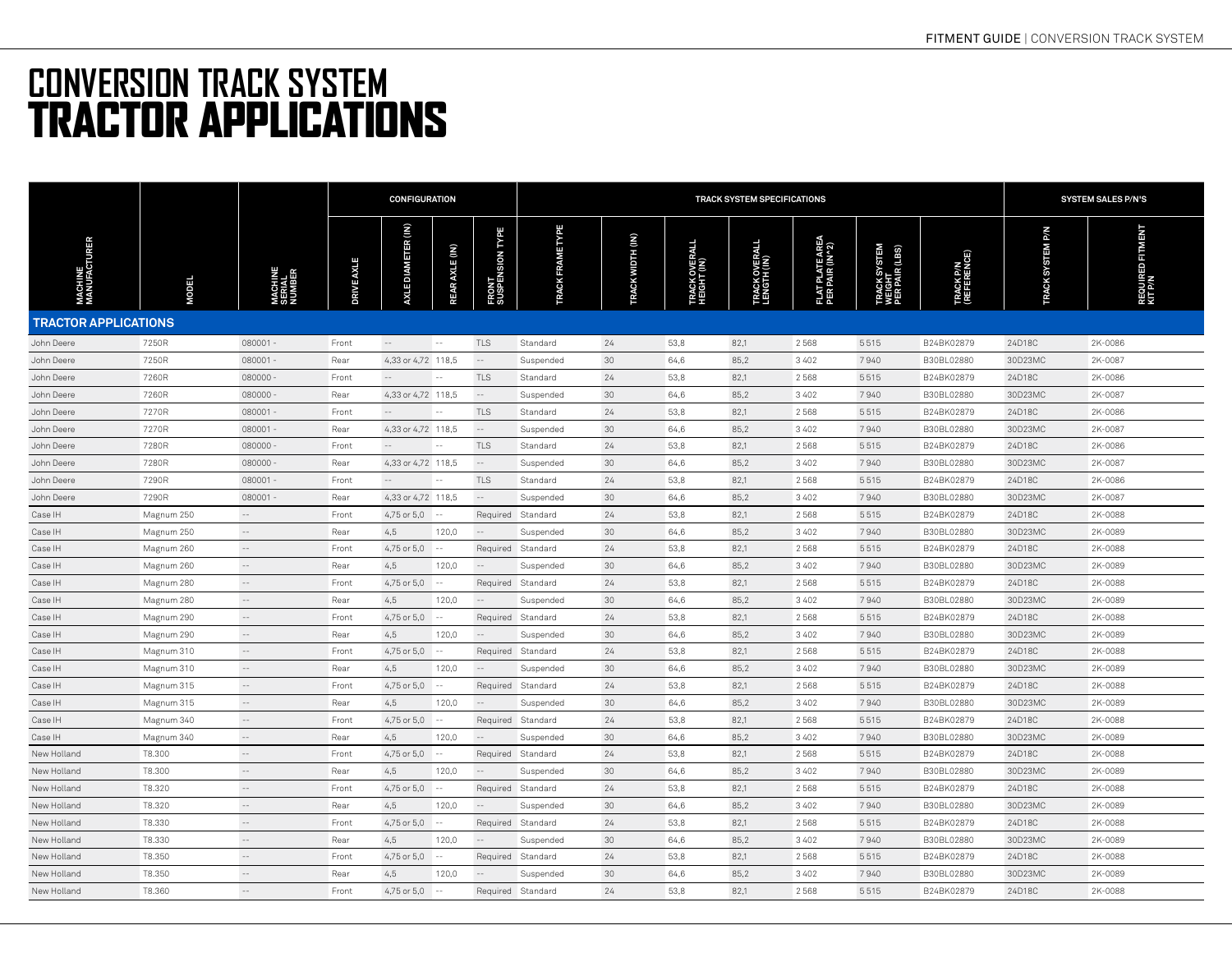# **CONVERSION TRACK SYSTEM** TRACTOR APPLICATIONS

|                                    |              | <b>CONFIGURATION</b><br>TRACK SYSTEM SPECIFICATIONS |                |                       |                |                            |                          |            |                              |                              |                                    |                                                  | <b>SYSTEM SALES P/N'S</b>        |                      |                     |  |
|------------------------------------|--------------|-----------------------------------------------------|----------------|-----------------------|----------------|----------------------------|--------------------------|------------|------------------------------|------------------------------|------------------------------------|--------------------------------------------------|----------------------------------|----------------------|---------------------|--|
| URER<br><b>MACHINE</b><br>MANUFACT | <b>MODEL</b> | <b>MACHINE</b><br>SERIAL<br>NUMBER                  | AXLE<br>DRIVE, | DIAMETER (IN)<br>AXLE | REAR AXLE (IN) | YΡE<br>FRONT<br>SUSPENSION | ≂<br>FRAM<br><b>RACK</b> | WIDTH (IN) | TRACK OVERALL<br>HEIGHT (IN) | TRACK OVERALL<br>LENGTH (IN) | FLAT PLATE AREA<br>PER PAIR (IN^2) | LEM<br>(LS)<br>TRACK SYS<br>WEIGHT<br>PER PAIR ( | <b>TRACK P/N<br/>(REFERENCE)</b> | <b>N/d N3LS</b><br>Ê | REQUIRED<br>KIT P/N |  |
| <b>TRACTOR APPLICATIONS</b>        |              |                                                     |                |                       |                |                            |                          |            |                              |                              |                                    |                                                  |                                  |                      |                     |  |
| New Holland                        | T8.380       | $\qquad \qquad -$                                   | Front          | 4,75 or $5,0$ --      |                |                            | Required Standard        | 24         | 53,8                         | 82,1                         | 2568                               | 5515                                             | B24BK02879                       | 24D18C               | 2K-0088             |  |
| New Holland                        | T8.380       |                                                     | Rear           | 4,5                   | 120,0          | $- -$                      | Suspended                | 30         | 64,6                         | 85,2                         | 3402                               | 7940                                             | B30BL02880                       | 30D23MC              | 2K-0089             |  |
| New Holland                        | T8.390       | $\frac{1}{2}$                                       | Front          | 4,75 or 5,0           | $- -$          | Required                   | Standard                 | 24         | 53,8                         | 82,1                         | 2568                               | 5515                                             | B24BK02879                       | 24D18C               | 2K-0088             |  |
| New Holland                        | T8.390       | $\frac{1}{2}$                                       | Rear           | 4,5                   | 120,0          | $- -$                      | Suspended                | 30         | 64,6                         | 85,2                         | 3402                               | 7940                                             | B30BL02880                       | 30D23MC              | 2K-0089             |  |
| New Holland                        | T8.410       | $\qquad \qquad -$                                   | Front          | 4,75 or 5,0           | $\sim$ $-$     | Required                   | Standard                 | 24         | 53,8                         | 82,1                         | 2568                               | 5515                                             | B24BK02879                       | 24D18C               | 2K-0088             |  |
| New Holland                        | T8.410       |                                                     | Rear           | 4,5                   | 120,0          | $- -$                      | Suspended                | 30         | 64,6                         | 85,2                         | 3402                               | 7940                                             | B30BL02880                       | 30D23MC              | 2K-0089             |  |